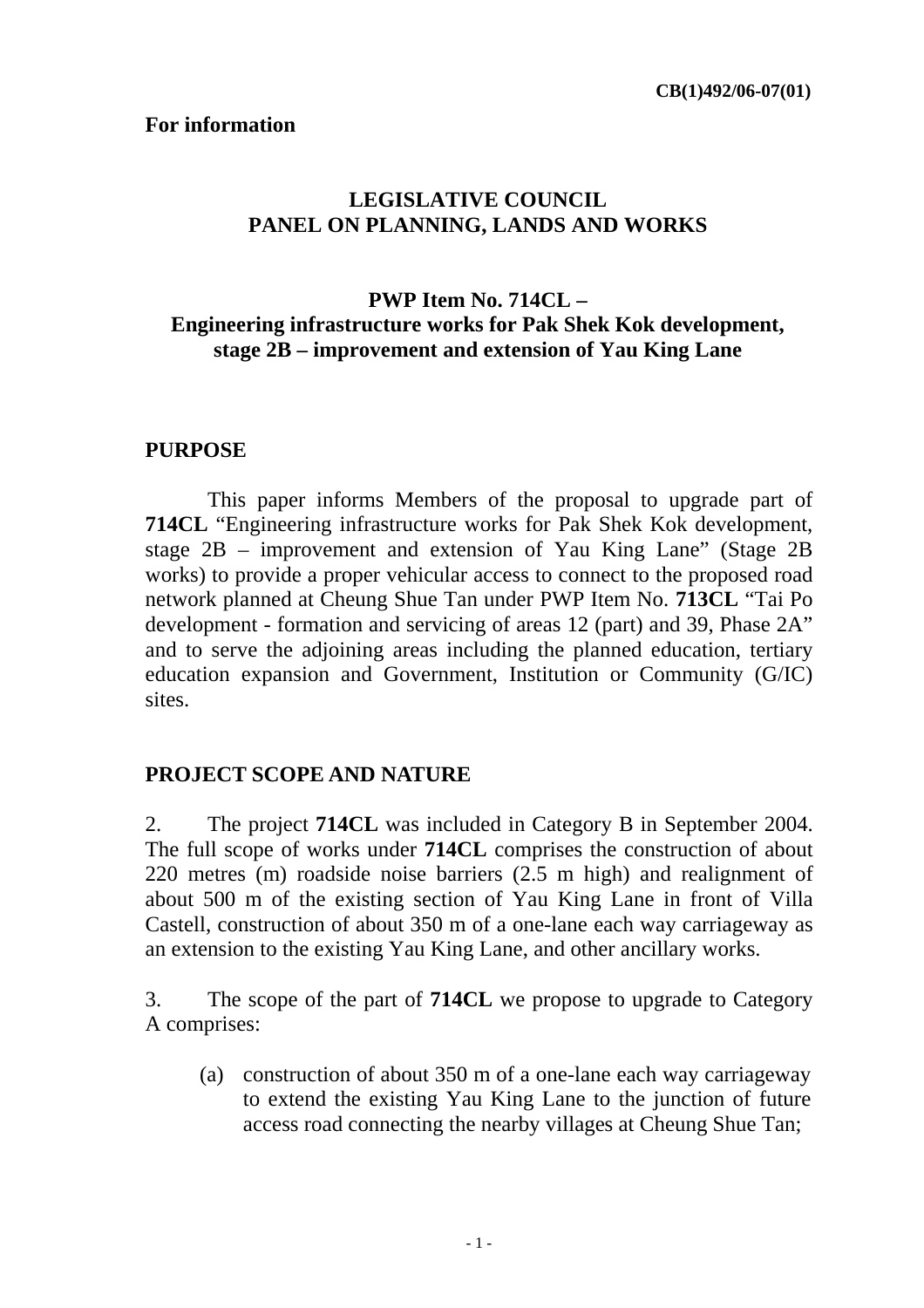- (b) construction of about 200 m of a single cell drainage box culvert extension and 45 m of a 3-cell drainage box culvert crossing the proposed extension of Yau King Lane near Cheung Shue Tan;
- (c) construction of the associated footpaths, roadside amenities, retaining walls, drainage works, sewerage works, and landscaping works; and
- (d) implementation of environmental mitigation measures and an Environmental Monitoring and Audit (EM&A) programme for the works mentioned in items (a) to (c) above.

4. We plan to commence the construction works in June 2007 for completion in November 2009.

5. We intend to retain the remainder of **714CL**, retitled "Engineering infrastructure works for Pak Shek Kok development – stage 2B – improvement of Yau King Lane", which comprises the proposed noise barriers and road realignment along an existing section of Yau King Lane in front of Villa Castell, in Category B.

6. We will regularly monitor the volume of traffic and the level of traffic noise generated after completion of the extension of Yau King Lane to ascertain the appropriate time for installation of the noise barriers to ensure the noise limit of 70  $dB(A)L_{10}(1 \text{ hour})^1$  at Villa Castell is not exceeded. The site plans and section diagrams of the proposed works are at **Enclosures 1 and 2**.

#### **JUSTIFICATION**

7. We need to provide a proper vehicular access as an extension to the existing Yau King Lane to connect with the proposed road network planned under **713CL**, which is to improve the village access, provide emergency access and enhance the village environment at Cheung Shue Tan. Implementation of this project will need to tie in with that of **713CL**, the construction works of which are currently planned to start in early 2008 for

\_\_\_\_\_\_\_\_\_\_\_\_\_\_\_\_\_\_\_\_\_\_\_\_\_\_\_\_\_\_\_\_\_\_\_\_\_\_\_\_\_\_\_\_\_\_\_\_\_\_\_\_\_\_\_\_\_\_\_\_\_\_\_\_\_\_\_\_\_\_\_\_\_\_\_\_\_\_\_\_\_\_\_\_\_

 $L_{10}(1$  hour) is the noise level exceeded for 10% of a one-hour period, generally used for road noise at peak traffic flow. The noise limit of 70 dB(A) for residential premises is stipulated in the Hong Kong Planning Standards and Guidelines.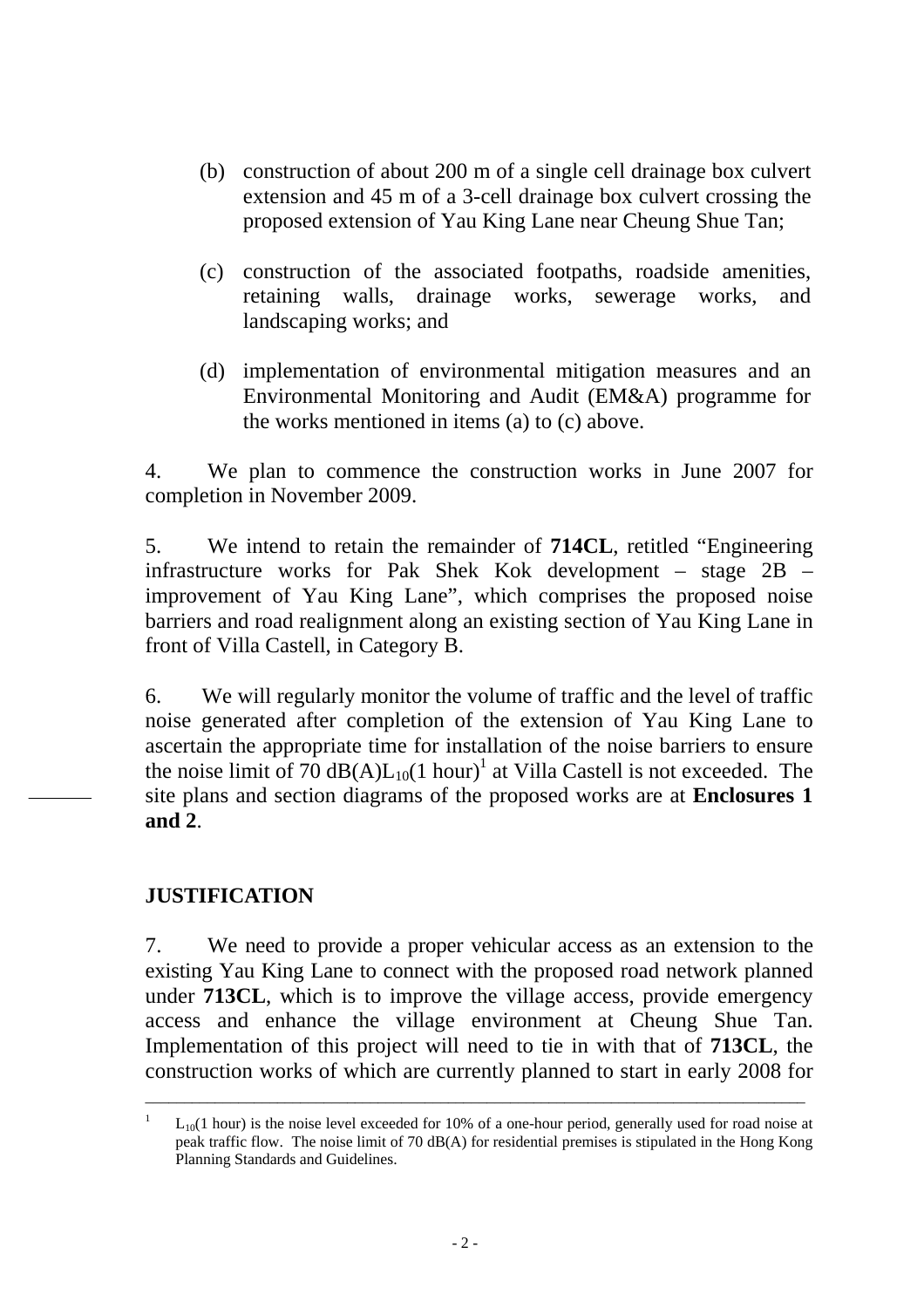completion in mid 2010. Upon completion of the proposed Yau King Lane extension under this project, the vehicular access will also serve the adjoining areas including the planned education, tertiary education expansion and G/IC sites. Furthermore, the proposed Yau King Lane extension will ultimately form part of the road networks of the Pak Shek Kok development.

#### **PUBLIC CONSULTATION**

8. We consulted the Development and Housing Committee of the Sha Tin District Council (DC) on 31 October 2000, and the Tai Po DC on 7 November 2000. Both DCs supported the proposed works.

9. We gazetted on 26 October 2001 the full scope of the proposed roadworks of **658CL (part)** "Remaining engineering infrastructure works for Pak Shek Kok development Work Package 2 Phase 2 – Construction of Roads L3, L4(Part), L5(Part), L7 and Yau King Lane Extension at Pak Shek Kok", the parent project of **714CL**, under the Roads (Works, Use and Compensation) Ordinance (RO) and received two objections from Villa Castell concerning the roadworks at Yau King Lane. Despite our explanation and proposed modifications, the objectors maintained their objections. On 22 October 2002, the Chief Executive in Council (CE in C) considered and overruled these objections and authorised the road scheme with modifications. The objectors were notified of the modification and authorization on 5 November 2002. The modifications mainly involve shifting the road alignment of Yau King Lane away from Villa Castell to reduce the height and visual impact of noise barriers in front of the villa.

10. We also gazetted on 26 October 2001 the full scope of the proposed sewerage works of **658CL (part)** under the RO as applied by the Water Pollution Control (Sewerage) Regulation and received two objections from the same two objectors as under the RO (see paragraph 9 above). On 22 October 2002, the CE in C considered and overruled these objections.

11. We further consulted the Village Representatives (VRs) of Cheung Shue Tan and Tai Po Mei in the presence of a Tai Po DC member on the proposed works of **714CL** and **713CL** on 20 June 2005. The VRs supported the proposed works of both projects.

12. We circulated an information paper to the Environment, Housing and Works Committee of Tai Po DC on 6 April 2006 to update members on the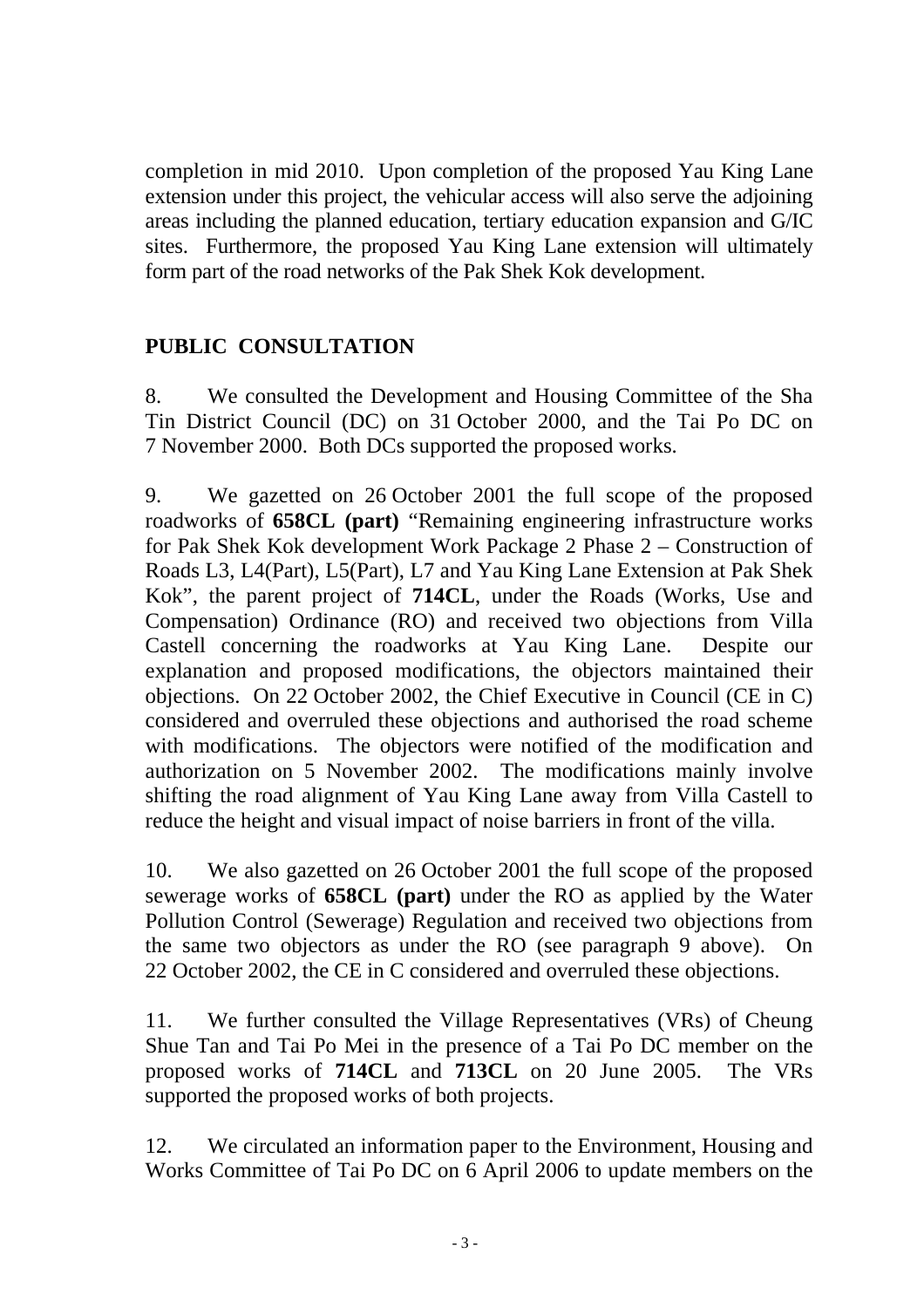implementation of the project. We did not receive any adverse comments. However, on 24 April 2006 we received a letter from the Incorporated Owners of Villa Castell (IOVC) (one of the above objectors to the road scheme) expressing their objection to the implementation of the proposed roadworks at Yau King Lane and the related noise barriers and requested an extension of the consultation period by one month. On 28 April 2006, we conducted a meeting to explain to the IOVC that the road scheme with modifications had been authorized by the CE in C in accordance with the statutory procedures and that there was a need to build the proposed roadworks with the noise barriers which were to protect the residents of Villa Castell from the traffic noise. At the meeting, the IOVC repeated their grounds of objections which had been considered by the ExCo. The IOVC subsequently wrote to the Chairman of the Finance Committee (FC) vide a letter dated 10 May 2006 reiterating their objection and requesting FC to withhold the funding approval for the proposed works.

13. To address the concern of the IOVC, we carried out an updated review on the traffic forecast and noise assessment in August 2006 (the 2006 traffic noise review). We presented the review findings to the IOVC at a meeting held on 18 September 2006. The Hon. Emily Lau, two Tai Po DC members and a VR of Cheung Shue Tan and Tai Po Mei also attended the meeting. At the meeting, the IOVC accepted the construction of Yau King Lane extension but maintained their objection to the proposed noise barriers in front of Villa Castell and the associated road realignment to be implemented in parallel with the road extension works. The Hon. Emily Lau requested the Administration to consider deferring the construction of the noise barriers, until the traffic volume and noise levels are such to render it necessary to build the noise barriers for the protection of the residents of Villa Castell. According to the 2006 traffic noise review, the traffic noise level at Villa Castell will exceed the limit of 70  $dB(A)L_{10}(1$  hour) in 2016, and we consider that the noise barriers would need to be in place by that year.

14. Throughout the period from end-2000 to present, we have consulted fully and tried to address the concerns of the local community. We have obtained the support of the DCs, the VRs and completed all the necessary statutory procedures. We need to implement the project without further delay. Except for the objection over the construction of noise barriers, there is consensus and community support to proceed with the extension of Yau King Lane.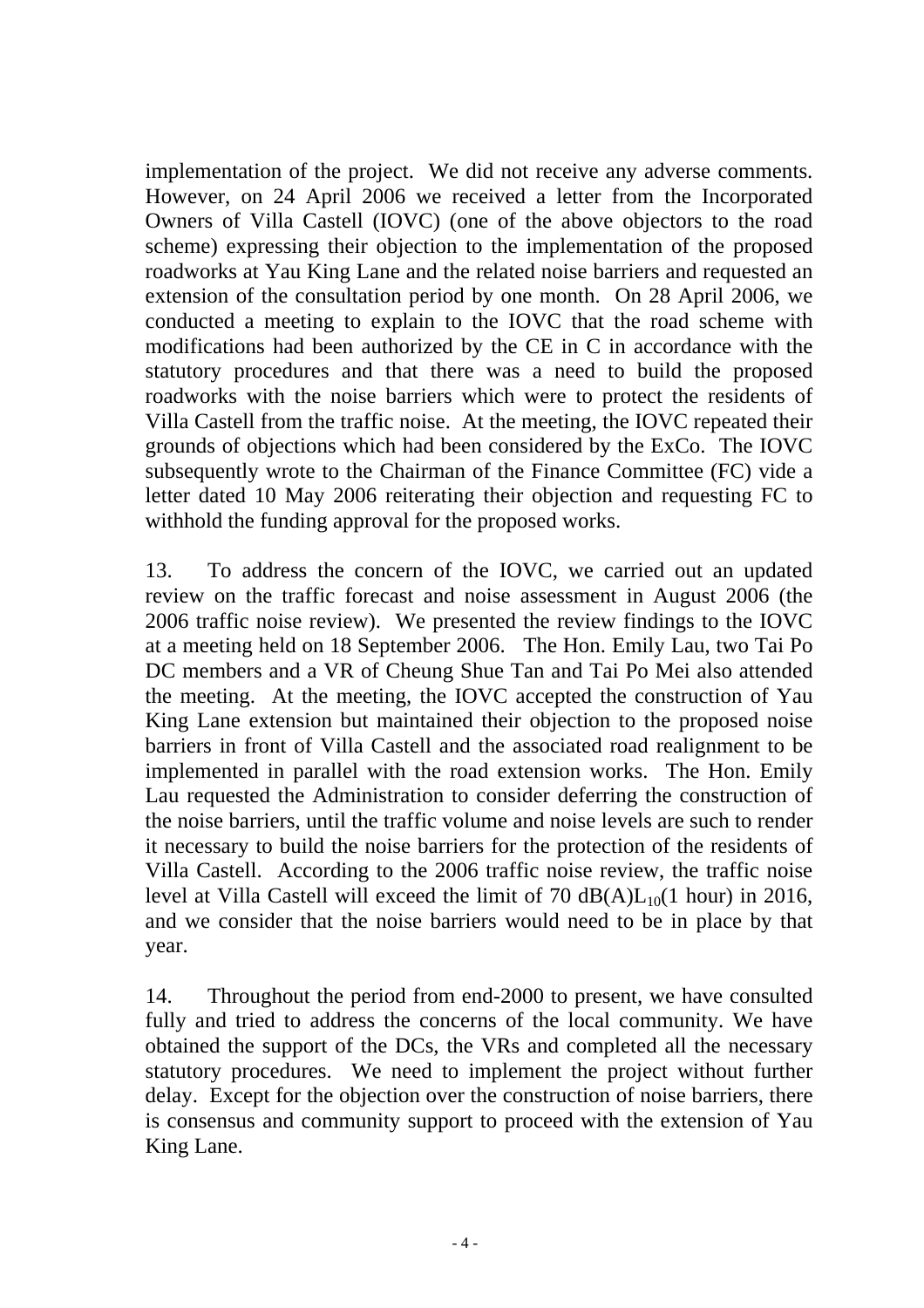#### **INSTALLATION OF NOISE BARRIERS**

15. We have considered the pros and cons of deferring the construction of the proposed noise barriers at Yau King Lane. The main concerns of deferring the installation of noise barriers are: -

- (a) According to the 2006 traffic noise review, the residents of Villa Castell are now enjoying a relatively quiet environment (about  $62dB(A)L_{10}(1$  hour)). With the gradual build-up of traffic upon completion of the forthcoming projects such as Yau King Lane extension under **714CL**, the village improvement works at Cheung Shue Tan under **713CL**, and other developments in the vicinity of Yau King Lane, the residents will find themselves subjected to traffic noise nuisance at a level (with an increase of a few  $dB(A)$  but below 70  $dB(A)L_{10}(1$  hour)) which may well be beyond their tolerance. Some existing residents may then change their views and urge the Government for earlier installation of noise barriers. Moreover, new residents moving into Villa Castell over time may not share the same view as that of the existing residents and may favorer the early provision of the proposed noise barriers.
- (b) Our present prediction of traffic noise exceeding the limit of 70  $dB(A)L_{10}(1$  hour) in 2016 is based on a traffic forecast model designed to assess the build-up of traffic due to developments in the area from now to 2016. We will need to carry out regular review of traffic forecast and noise assessment to ascertain the time when the proposed noise barriers are required so that they can be provided timely to protect the local residents. We will need a lead time of several years to resume the necessary procedures including the seeking of the necessary funding from LegCo, tendering, and construction of the noise barriers.
- (c) In the event that there is exceptional build-up of traffic, the residents of Villa Castell will be exposed to a traffic noise level exceeding the limit of 70  $dB(A)L_{10}(1$  hour) earlier than forecast.

16. We have explained the above risks to the IOVC at the meeting held on 18 September 2006. However, the IOVC maintained their objection to the early provision of noise barriers. The IOVC confirmed in the letter of 1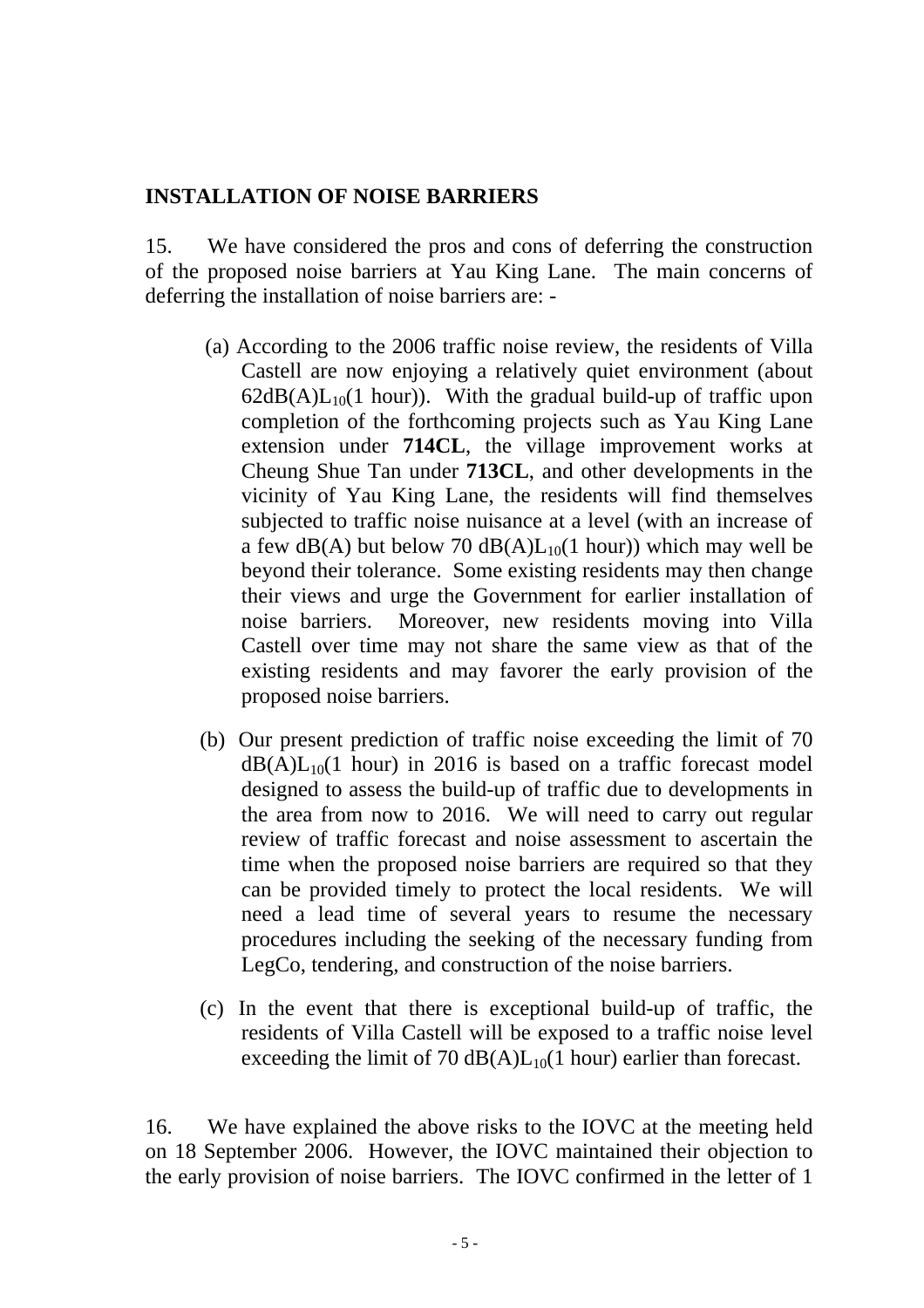December 2006 that their request to defer the installation of the proposed noise barriers at Yau King Lane was made on behalf of all the owners of Villa Castell. The letter is at **Enclosure 3**. In view of the strong objection from the IOVC representing the residents of Villa Castell who are the sole beneficiary of the proposed noise barriers, we propose to accede to their request and defer the installation of the noise barriers with measures to be taken as set out in para. 6 above.

#### **ENVIRONMENTAL IMPLICATIONS**

17. The proposed work under **714CL** is not a designated project listed in Schedule 2 of the Environmental Impact Assessment (EIA) Ordinance and environmental permit is not required for the construction and operation of the proposed works.

18. In June 1996, we completed an EIA report on "Tai Po Development - Formation and Servicing of Areas 12 (part) and 39" which includes the proposed works of **714CL**. On 12 August 1996, the Advisory Council on the Environment endorsed the findings and recommendations of the EIA report. The EIA report concludes that the installation of the proposed noise barriers along this section of Yau King Lane can alleviate the traffic noise impact on Villa Castell to meet the criteria set out in the Hong Kong Planning Standards and Guidelines (HKPSG). Since then, we have conducted reviews of the traffic forecast and noise assessment in May 2002 and August 2006. Based on the latest road alignment and traffic figures, traffic noise is predicted to exceed 70  $dB(A)L_{10}(1$  hour) by 2016. With the installation of about 220 m of 2.5 m high noise barriers along this section of Yau King Lane, the mitigated traffic noise level can comply with the HKPSG criteria. We will carry out regular review of traffic forecast and noise assessment to ascertain the time when the noise barriers are required to protect the local residents to below the traffic noise level of 70  $dB(A)L_{10}(1$  hour). We will ensure that the proposed noise barriers are provided before noise exceedance occurs.

19. We will incorporate into the works contract mitigation measures recommended in the EIA report to control pollution arising from construction works to within established standards and guidelines. These measures include frequent watering of the site and provision of wheelwashing facilities to reduce emission of fugitive dust, and other procedures as recommended in Environmental Protection Department's Recommended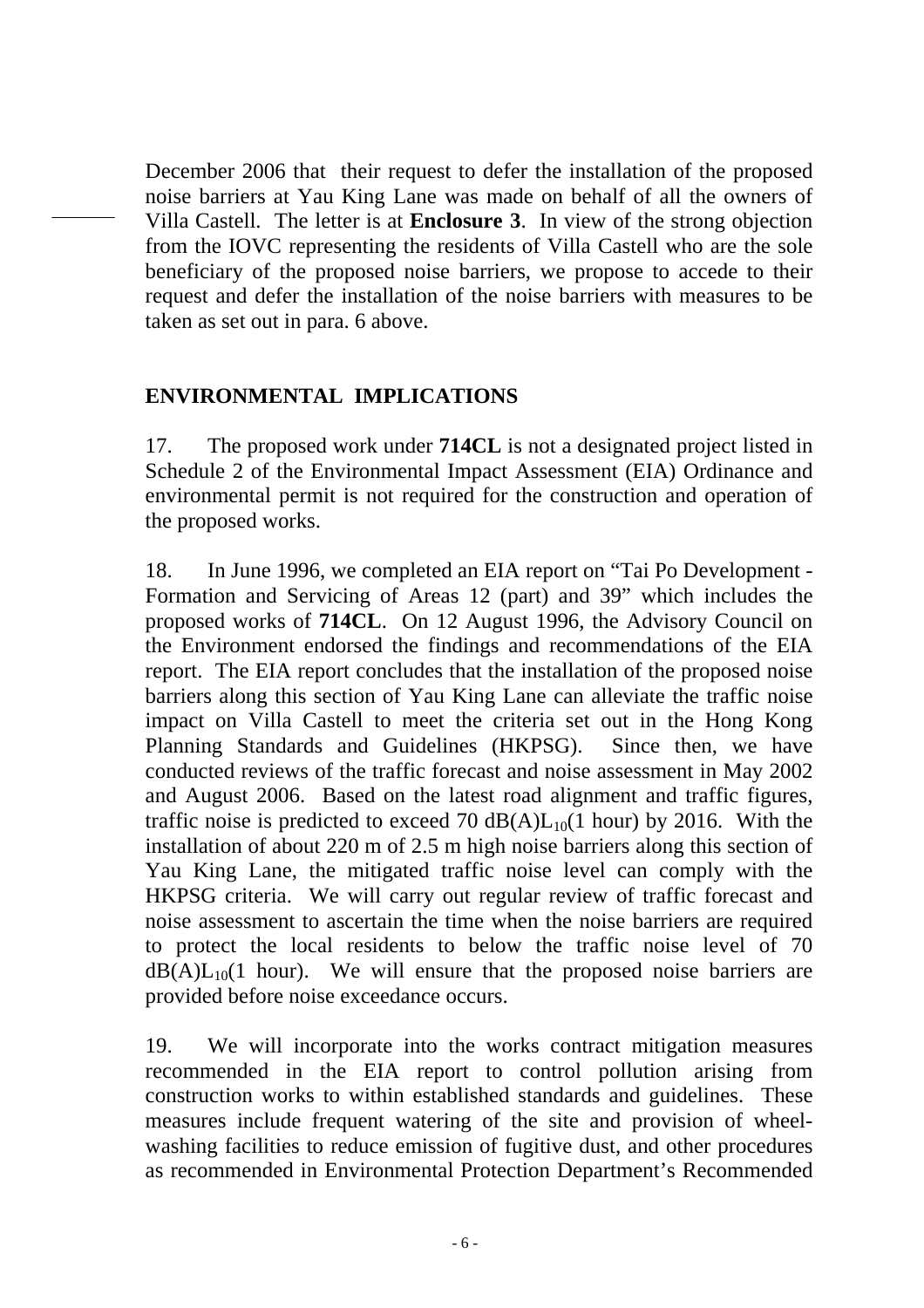Pollution Control Clauses. Furthermore, we will implement the EM&A programme recommended in the EIA report. We have included in the project estimate a sum of \$4.5 million for implementing the environmental mitigation measures (\$3.4 million for mitigation measures at construction stage, and \$1.1 million for the EM&A programme).

20. We have considered the alignment and the designed level of roadworks at the extension of Yau King Lane in the planning and design stages to reduce the generation of construction and demolition (C&D) materials where possible. In addition, we will require the contractor to reuse inert construction and demolition (C&D) materials (e.g. excavated materials) on site or in other suitable construction sites as far as possible, in order to minimise the disposal of C&D materials to public fill reception facilities. We will encourage the contractor to maximise the use of recycled or recyclable C&D materials, as well as the use of non-timber formwork to further minimise the generation of construction waste.

21. We will also require the contractor to submit a waste management plan (WMP) for approval. The WMP will include appropriate mitigation measures to avoid, reduce, reuse and recycle C&D materials. We will ensure that the day-to-day operations on site comply with the approved WMP. We will control the disposal of C&D waste to landfills through a trip ticket system. We will require the contractor to separate public fill from C&D waste for disposal at appropriate facilities. We will record the disposal, reuse and recycling of C&D materials for monitoring purposes.

22. We estimate that the project will generate about 15 000 tonnes of C&D materials. Of these, about 13 500 tonnes (90 %) will be reused on site. The remaining 1 500 tonnes (10%) are C&D waste and they will be disposed of at landfills. The total cost for accommodating C&D waste at landfill sites is estimated to be \$0.19 million for this project (based on an unit cost of  $$125$ /tonne<sup>2</sup> for disposal at landfills).

\_\_\_\_\_\_\_\_\_\_\_\_\_\_\_\_\_\_\_\_\_\_\_\_\_\_\_\_\_\_\_\_\_\_\_\_\_\_\_\_\_\_\_\_\_\_\_\_\_\_\_\_\_\_\_\_\_\_\_\_\_\_\_\_\_\_\_\_\_\_\_\_\_\_\_\_\_\_\_\_\_\_\_\_\_

 $\overline{2}$  This estimate has taken into account the cost for developing, operating and restoring the landfills after they are filled and the aftercare required. It does not include the land opportunity cost for existing landfill sites (which is estimated at  $\frac{20}{m^3}$ ), nor the cost to provide new landfills (which is likely to be more expensive) when the existing ones are filled.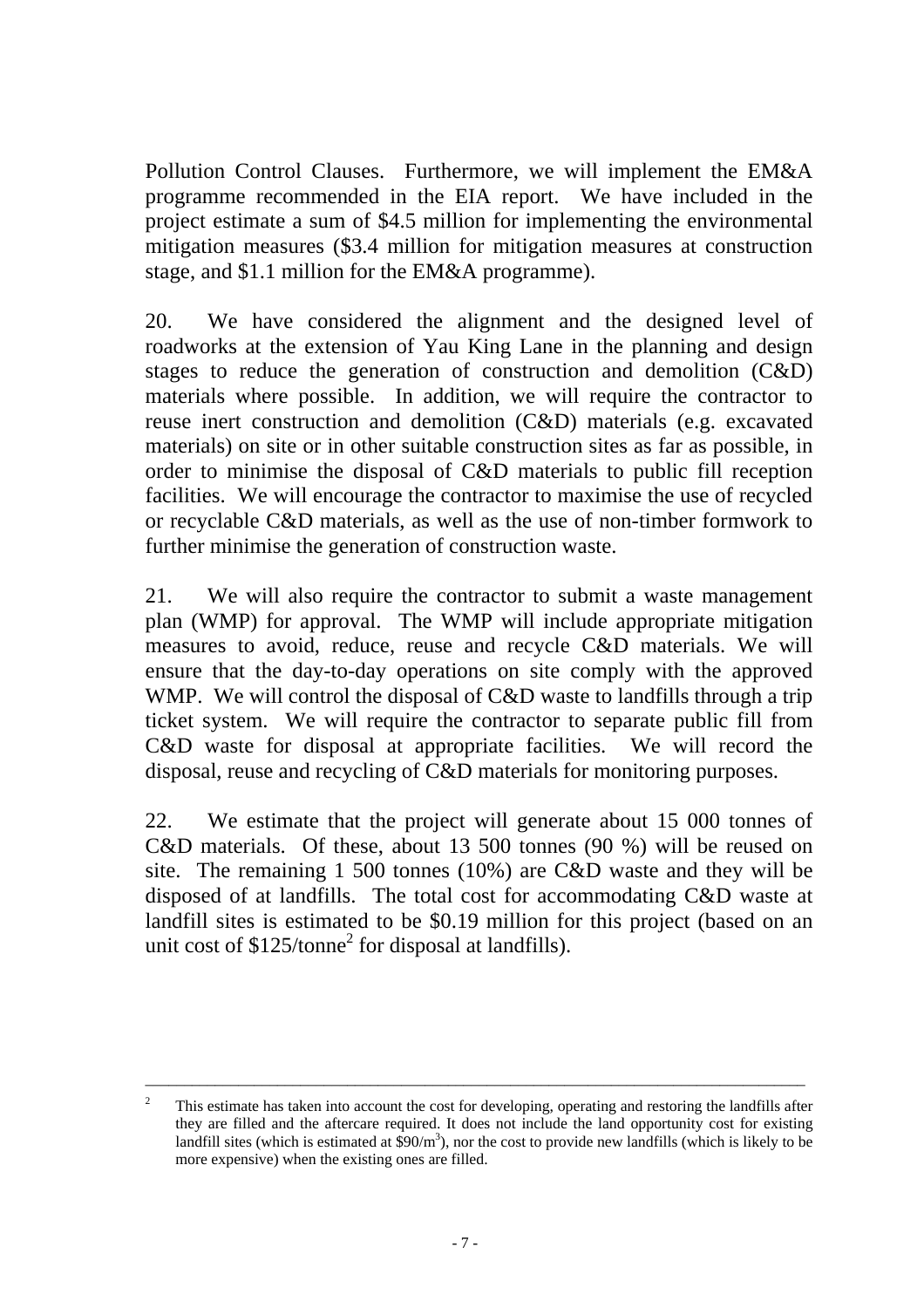## **LAND ACQUISITION**

23. We have resumed about 9 150 square metres  $(m^2)$  of agricultural land involving 44 private lots and have cleared about 50 500  $m^2$  of Government land for the proposed works. The land resumption does not affect any households. We have cleared two temporary structures, but there was no business undertaking to be cleared, from Government land for the proposed works. The land acquisition and clearance costs were about \$52.7 million and were charged to **Head 701 – Land Acquisition**.

### **BACKGROUND**

24. In October 2001, we circulated an information paper (LC Paper No. CB(1) 170/01/02) to the Planning, Lands and Works Panel of the LegCo introducing the proposed engineering works at Pak Shek Kok and Ma Liu Shui to serve the various planned developments in Pak Shek Kok Development Area (the Area).

25. In May 2003, we circulated another information paper (LC Paper No. CB(1) 1830/02-03(01)) to the LegCo Planning, Lands and Works Panel introducing the proposed engineering works at Pak Shek Kok to serve the Science Park Phase 2 development.

26. In March 2006, we circulated another information paper (LC Paper No. CB(1) 1135/05-06(01)) to the LegCo Planning, Lands and Works Panel for PWP Item No. **720CL** "Engineering infrastructure works for Pak Shek Kok development, stage 2C – road L5 and adjoining parking and loading/unloading areas" introducing the proposed engineering works at Pak Shek Kok to serve the planned uses in the Area, namely the adjacent waterfront promenade and open space, private residential developments and recreation site.

27. Since 2001, we have commenced part of the proposed infrastructure works (Stage 1 works under PWP Item No. **695CL** "Remaining engineering infrastructure works for Pak Shek Kok development – stage 1" in April 2002 and Stage 2A works under PWP Item No. **704CL** "Engineering infrastructure works for Pak Shek Kok development – stage 2A" in June 2004), which provide most of the infrastructures required for the commissioning of Science Park Phase 2 development. We also commenced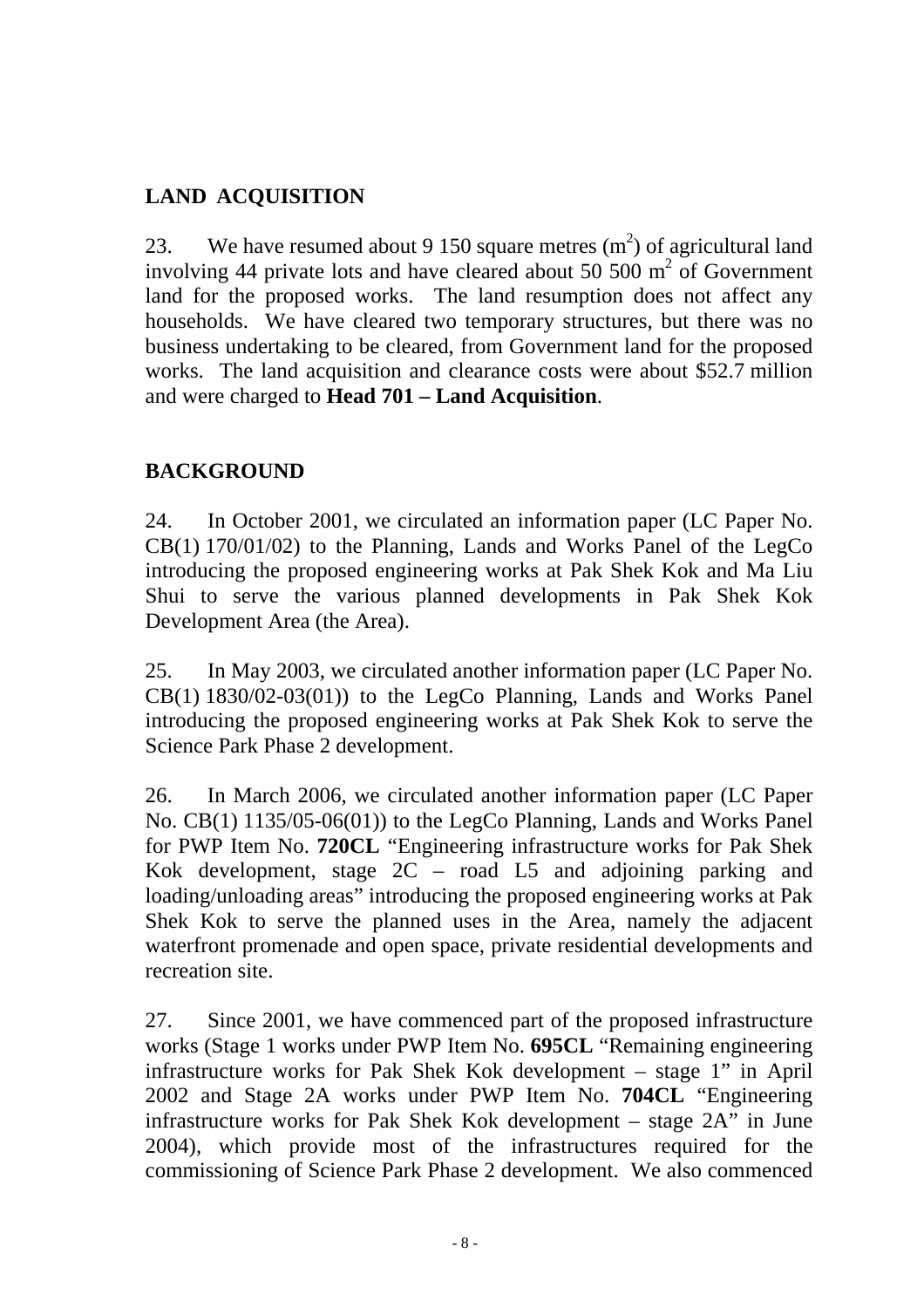the construction of the Stage 2C works under PWP Item No. **720CL** in November 2006.

28. For the remaining engineering works in the Area, we have split them into three stages, i.e. Stage 2B works as set out in paragraph 2, Stage 2D works under PWP Item No. **723CL** "Engineering infrastructure works for Pak Shek Kok development, stage 2D – Road L3 and Road L7", and Stage 2 remaining works under PWP Item No. **658CL** "Engineering infrastructure works for Pak Shek Kok development, stage 2 – remaining works".

29. The Stage 2B – improvement of Yau King Lane under **714CL**, **723CL** and **658CL** (coloured purple, light blue and green respectively on the site plan at Enclosure 1) comprises the construction of about 220 m roadside noise barriers (2.5 m high) and realignment of about 500 m of existing carriageway along an existing section of Yau King Lane in front of Villa Castell, Roads L3 and L7, a fire tug pier, and the associated works including drainage and landscaping works. We plan to implement the Stage 2B – improvement of Yau King Lane under **714CL**, **723CL** and **658CL** at a later stage to tie in with the remaining planned developments in the Area.

#### **WAY FORWARD**

30. We plan to seek the Public Works Sub-Committee's endorsement for upgrading part of the proposed Stage 2B works to Category A (at an estimated cost of about \$57 million in money-of-the-day prices) in January 2007.

#### **ATTACHMENT**

- Enclosure 1 Plan No. NTN 2157
- Enclosure 2 Plan No. NTN 2158

Enclosure 3 Letter of 1 December 2006 from the Incorporated Owners of Villa Castell

**Housing, Planning and Lands Bureau Civil Engineering and Development Department December 2006**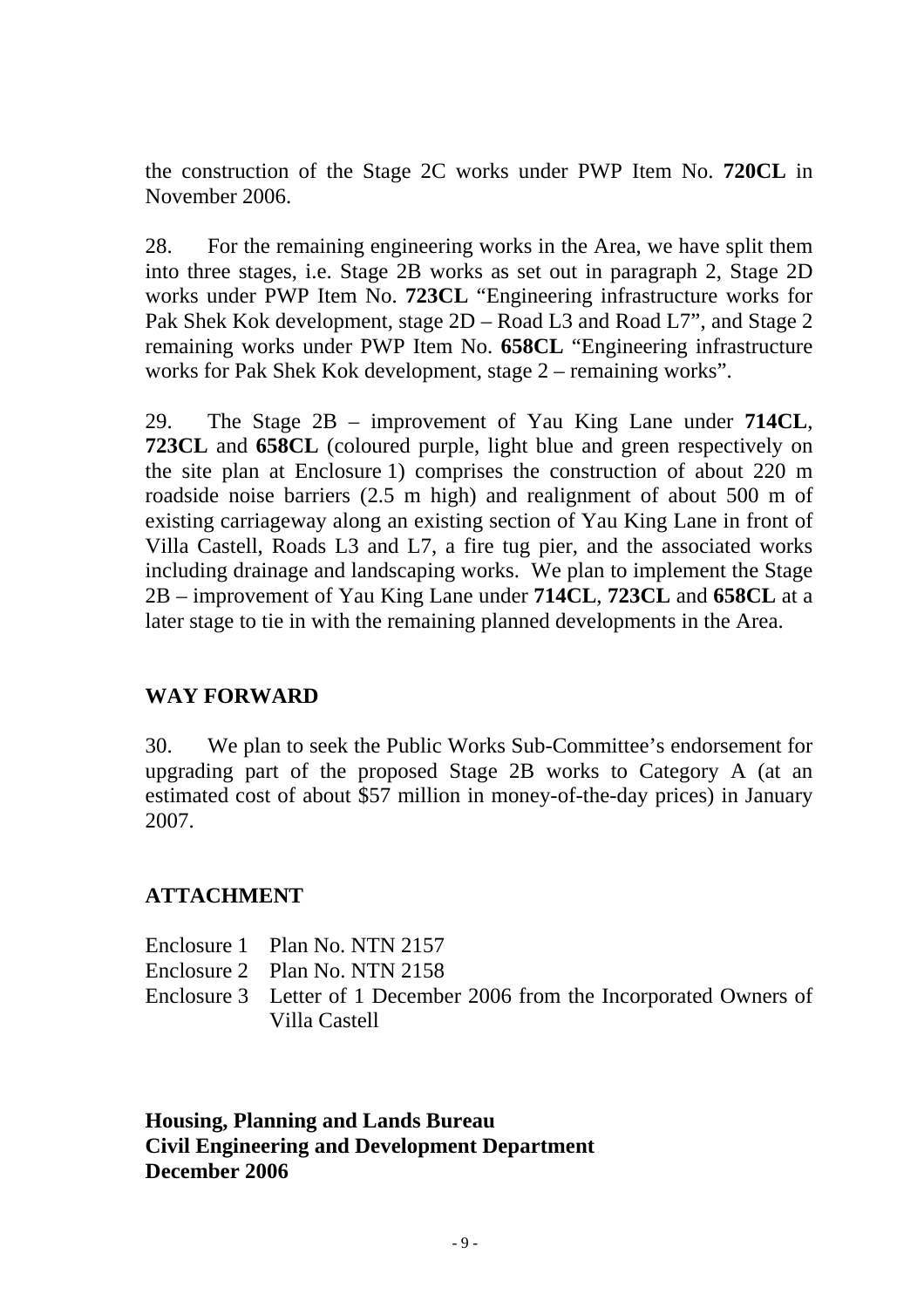

**ENCL TOSURE** 

÷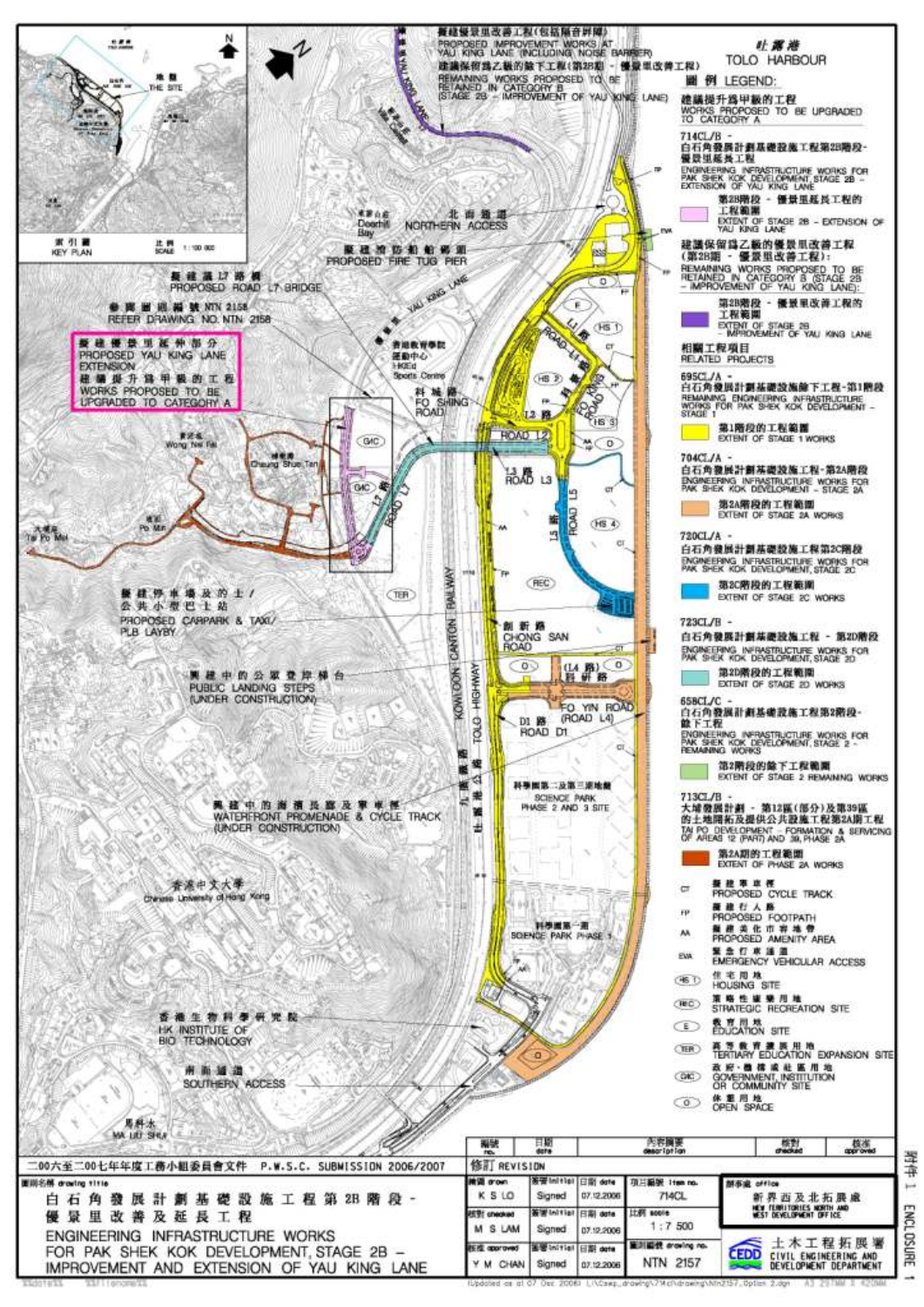#### 附件 2 ENCLOSURE 2